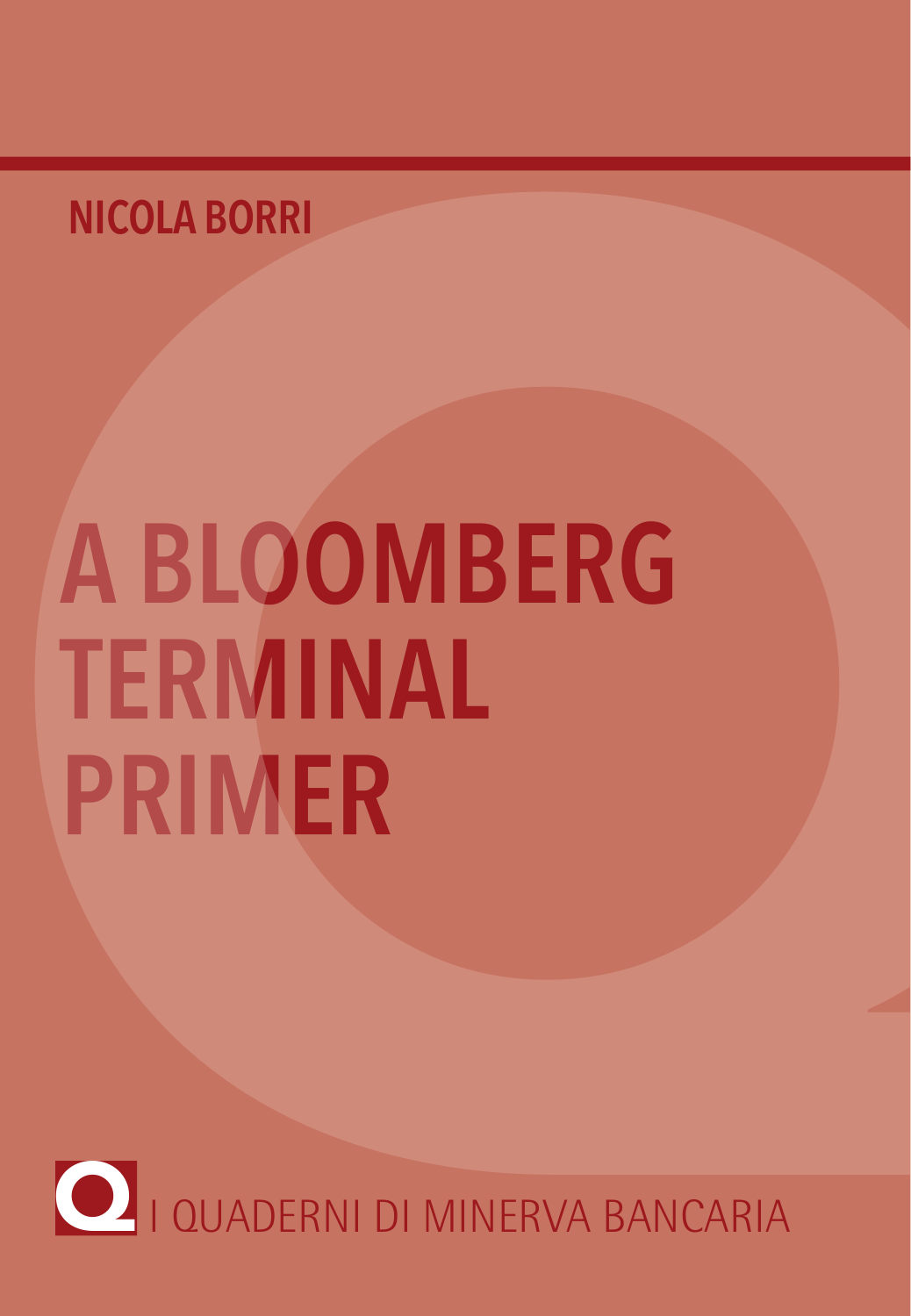#### RIVISTA BANCARIA MINERVA BANCARIA

#### COMITATO SCIENTIFICO *(Editorial board)*

PRESIDENTE *(Editor)*:

GIORGIO DI GIORGIO, Università LUISS - Guido Carli, Roma

#### MEMBRI DEL COMITATO *(Associate Editors)*:

PAOLO ANGELINI. Banca d'Italia MASSIMO BELCREDI, Università Cattolica del S.C. EMILIA BONACCORSI DI PATTI, Banca d'Italia CONCETTA BRESCIA MORRA, Università degli Studi "Roma Tre" FRANCESCO CANNATA, Banca d'Italia ALESSANDRO CARRETTA, Università degli Studi di Roma "Tor Vergata" ENRICO MARIA CERVELLATI, Università di Bologna RICCARDO CESARI, Università di Bologna e IVASS NICOLA CETORELLI, New York Federal Reserve Bank N.K. CHIDAMBARAN, Fordham University MARIO COMANA, LUISS Guido Carli GIANNI DE NICOLÒ, International Monetary Fund RITA D'ECCLESIA, Università degli Studi di Roma "La Sapienza" GIOVANNI DELL'ARICCIA, International Monetary Fund STEFANO DELL'ATTI, Università degli Studi di Foggia CARMINE DI NOIA, CONSOB LUCA ENRIQUES, University of Oxford

GIOVANNI FERRI, Università LUMSA FRANCO FIORDELISI, Università degli Studi "Roma Tre" LUCA FIORITO, Università degli Studi di Palermo FABIO FORTUNA, Università Niccolò Cusano EUGENIO GAIOTTI, Banca d'Italia GUR HUBERMAN, Columbia University AMIN N. KHALAF, Ernst & Young MARIO LA TORRE, Sapienza - Università di Roma RAFFAELE LENER, Università degli Studi di Roma "Tor Vergata" NADIA LINCIANO, CONSOB PINA MURÉ, Sapienza - Università degli Studi di Roma FABIO PANETTA, Banca d'Italia ALBERTO FRANCO POZZOLO, Università degli Studi del Molise ZENO ROTONDI, Unicredit Group ANDREA SIRONI, Università Bocconi MARIO STELLA RICHTER, Università degli Studi di Roma "Tor Vergata" MARTI SUBRAHMANYAM, New York University ALBERTO ZAZZARO, Università degli Studi di Napoli "Federico II"

Comitato Accettazione Saggi e Contributi: Giorgio Di Giorgio *(editor in chief)* - Domenico Curcio *(co-editor)* Alberto Pozzolo *(co-editor) -* Mario Stella Richter *(co-editor)*

#### ISTITUTO DI CULTURA BANCARIA «FRANCESCO PARRILLO»

PRESIDENTE CLAUDIO CHIACCHIERINI

VICE PRESIDENTI MARIO CATALDO - GIOVANNI PARRILLO

CONSIGLIO TANCREDI BIANCHI, FABRIZIO D'ASCENZO, GIAN GIACOMO FAVERIO, ANTONIO FAZIO, GIUSEPPE GUARINO, PAOLA LEONE, ANTONIO MARZANO, FRANCESCO MINOTTI, PINA MURÈ, FULVIO MILANO, ERCOLE P. PELLICANO', CARLO SALVATORI, MARIO SARCINELLI, FRANCO VARETTO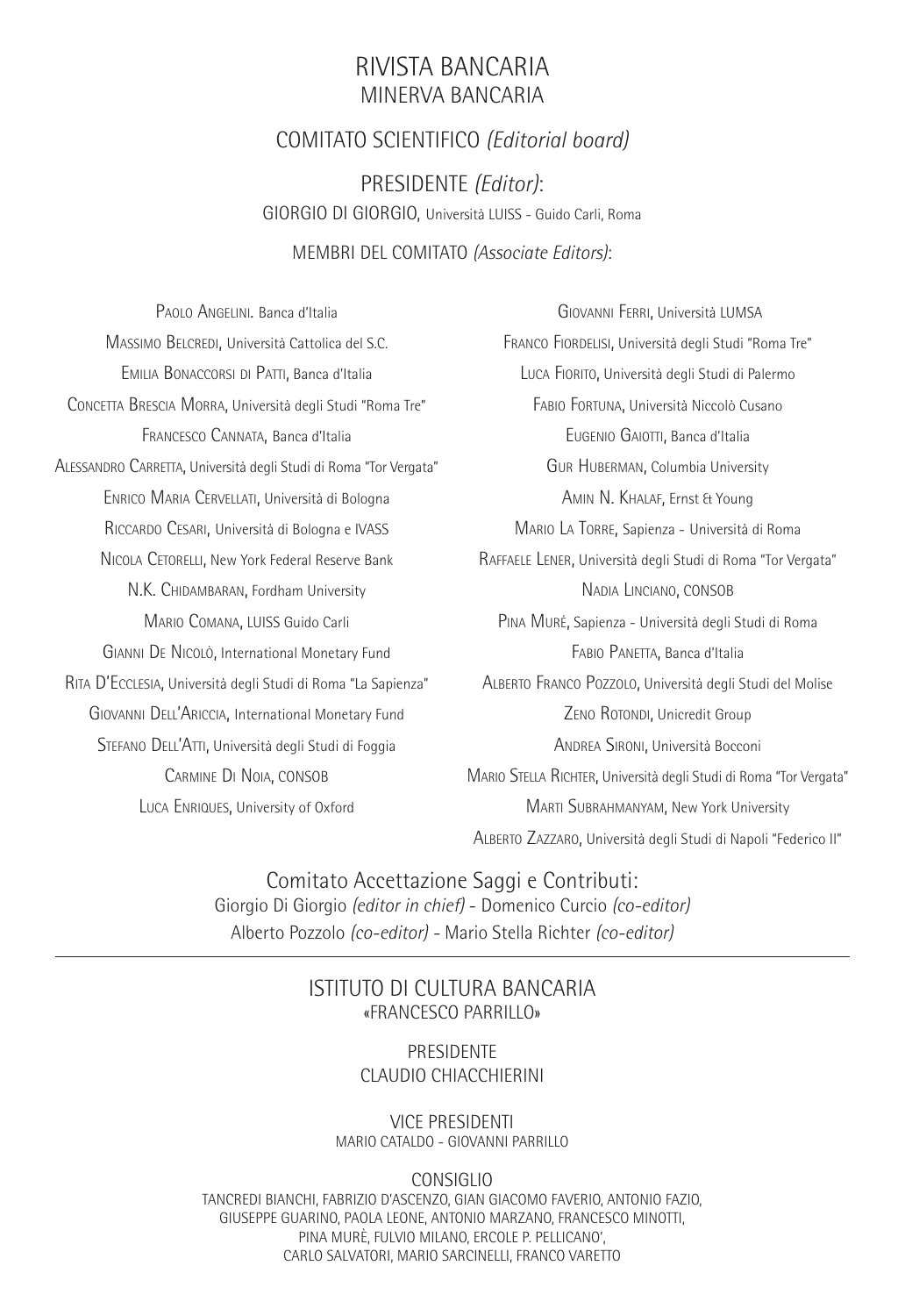## I QUADERNI DI MINERVA BANCARIA

**NICOLA BORRI** 

## **A BLOOMBERG TERMINAL PRIMER**

OTTORRE 2018

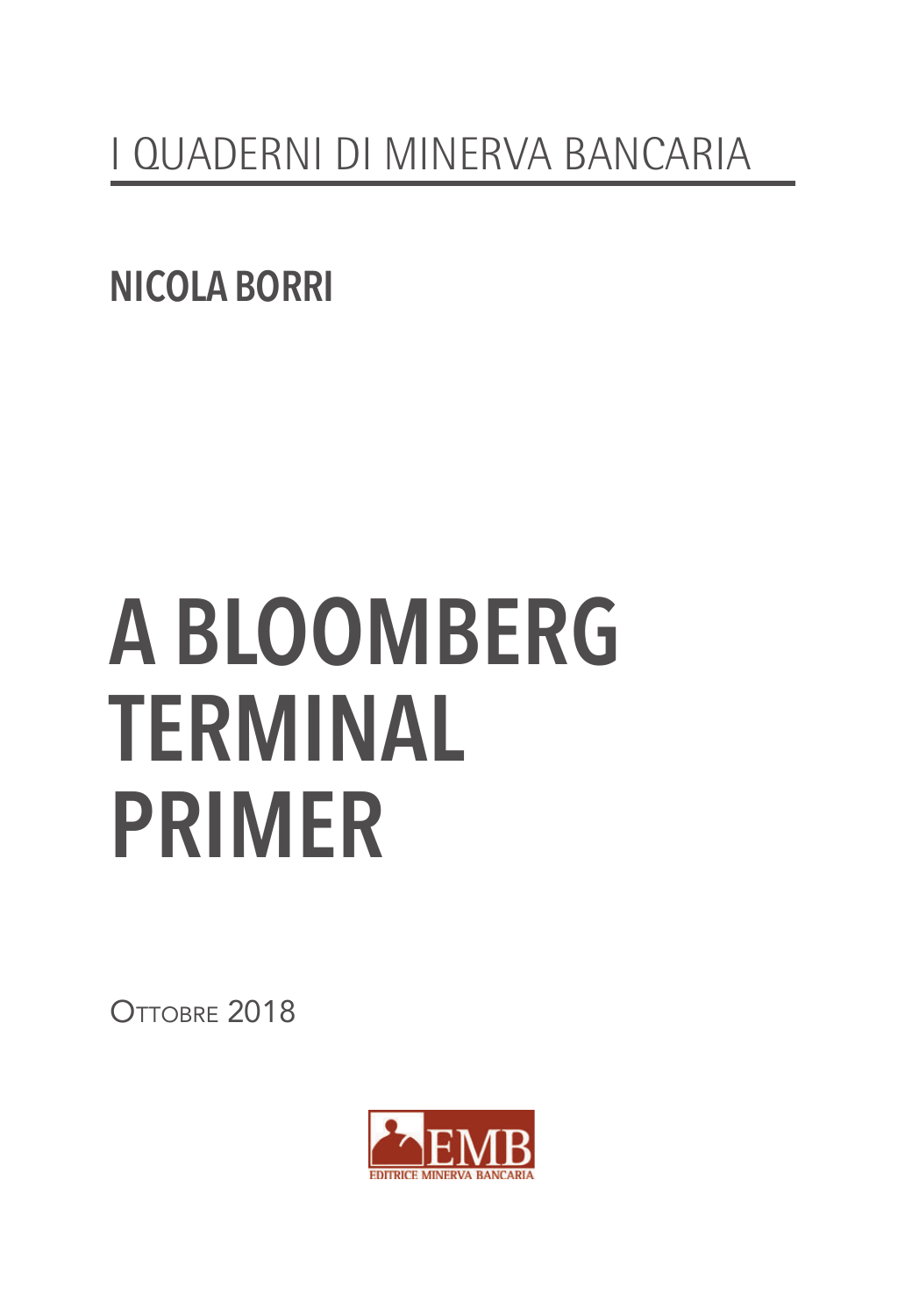## I QUADERNI DI MINERVA BANCARIA

| Q. 1/2013 | La distribuzione dei prodotti finanziari in Italia e in Europa:<br>nuove regole e nuove sfide<br>Domenico Curcio, Giorgio Di Giorgio, Giuseppe Zito       |
|-----------|-----------------------------------------------------------------------------------------------------------------------------------------------------------|
| Q. 1/2014 | La regolamentazione dei fondi comuni: una analisi comparata<br>Giorgio Di Giorgio e Mario Stella Richter (a cura di)                                      |
| Q. 2/2014 | FCHub: dopo l'anno zero<br>AA.VV.                                                                                                                         |
| Q. 1/2015 | Invecchiamento della popolazione ed evoluzione dei fabbisogni<br>previdenziali e assistenziali<br>Domenico Curcio, Paolo Giordani, Alessandro Pandimiglio |
| Q. 2/2015 | Euro e sviluppo del mercato finanziario. La lezione di Luigi Spaventa<br>AA.VV.                                                                           |
| Q. 3/2015 | Riflessioni sulla Risk Disclosure.<br>Risultati della ricerca realizzata dal Forum Governance.<br>AA.VV.                                                  |
| Q. 1/2016 | Il bail-in<br>a cura di Raffaele Lener                                                                                                                    |
| Q. 2/2016 | L'Asset Allocation in presenza di tassi di interesse negativi<br>Nicola Borri, Enrico Maria Cervellati, Domenico Curcio,<br>Antonio Fasano                |
| Q. 3/2016 | Risoluzione delle crisi bancarie e tutela dei depositi<br>nella Unione Europea<br>AA.VV.                                                                  |
| Q. 1/2017 | La probabilità (di default) non esiste.<br>Discorso sopra la comparabilità delle misure di rischio<br>Simone Casellina, Giuseppe Pandolfo                 |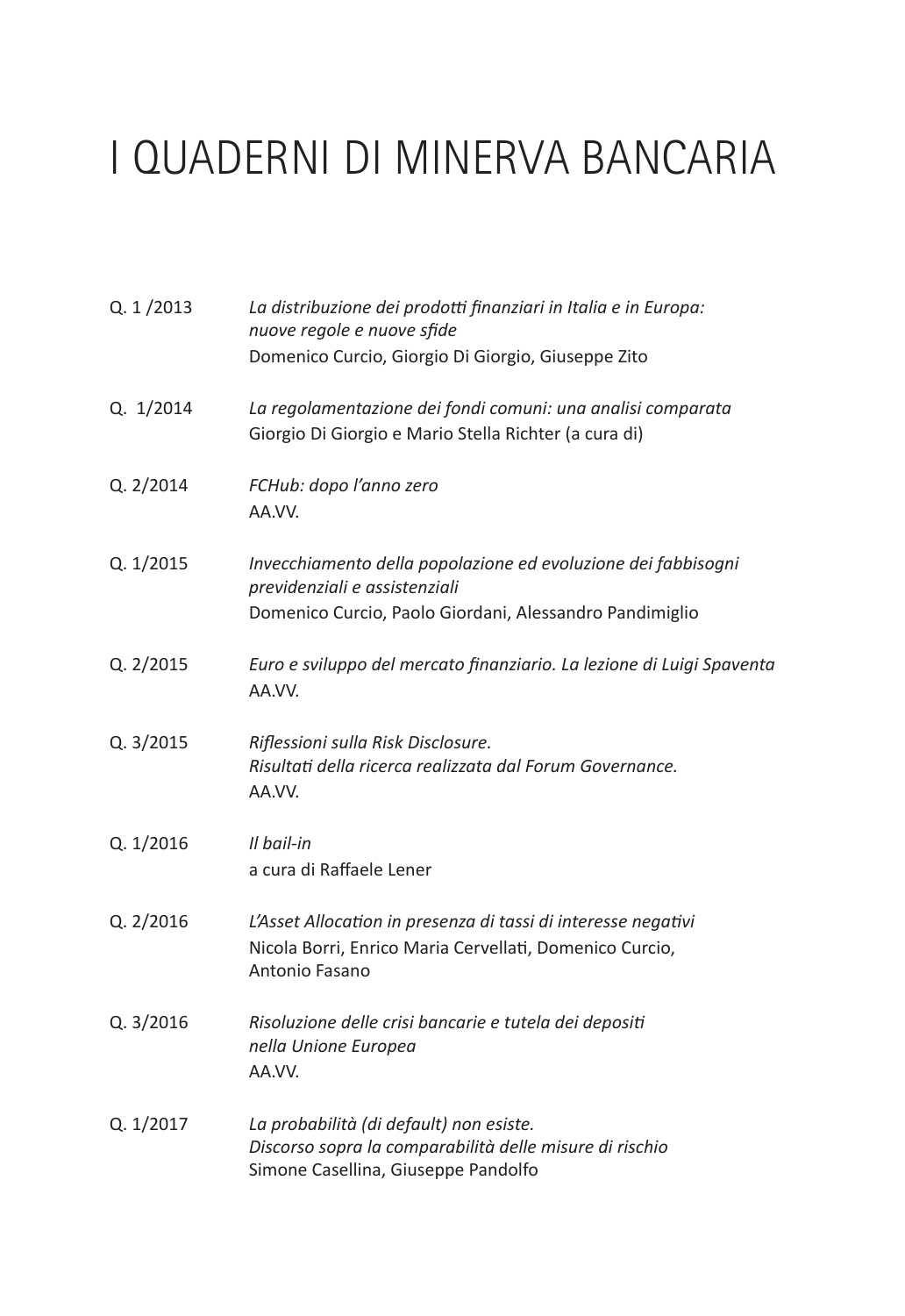## I QUADERNI DI MINERVA BANCARIA

| Q. 2/2017 | Le riforme del mercato del tabacco in Italia e in Grecia:<br>verso un calendario fiscale.                                                                                          |
|-----------|------------------------------------------------------------------------------------------------------------------------------------------------------------------------------------|
|           | Marco Spallone, Stefano Marzioni, Alessandro Pandimiglio.                                                                                                                          |
| Q. 3/2017 | I metodi di risoluzione delle controversie (ADR).<br>L'Arbitro per le Controversie Fiscali (ACF): primi passi e prospettive.<br>A cura di Raffaele Lener e Alberto Franco Pozzolo. |
| Q. 4/2017 | Il Microcredito: una "speciale" forma tecnica di finanziamento.<br>Mariantonietta Intonti.                                                                                         |
| Q. 1/2018 | Le sanzioni bancarie: evoluzione normativa e confronto internazionale<br>Pina Murè, Marco Spallone                                                                                 |
| Q. 2/2018 | Fintech: Diritto, Tecnologia e Finanza<br>Raffaele Lener                                                                                                                           |
| Q. 3/2018 | Quanta e quale educazione finanziaria per l'Italia? Un'analisi compor-<br>tamentale<br>Fabrizio Ghisellini                                                                         |
| Q. 4/2018 | A Bloomberg Terminal Primer<br>Nicola Borri                                                                                                                                        |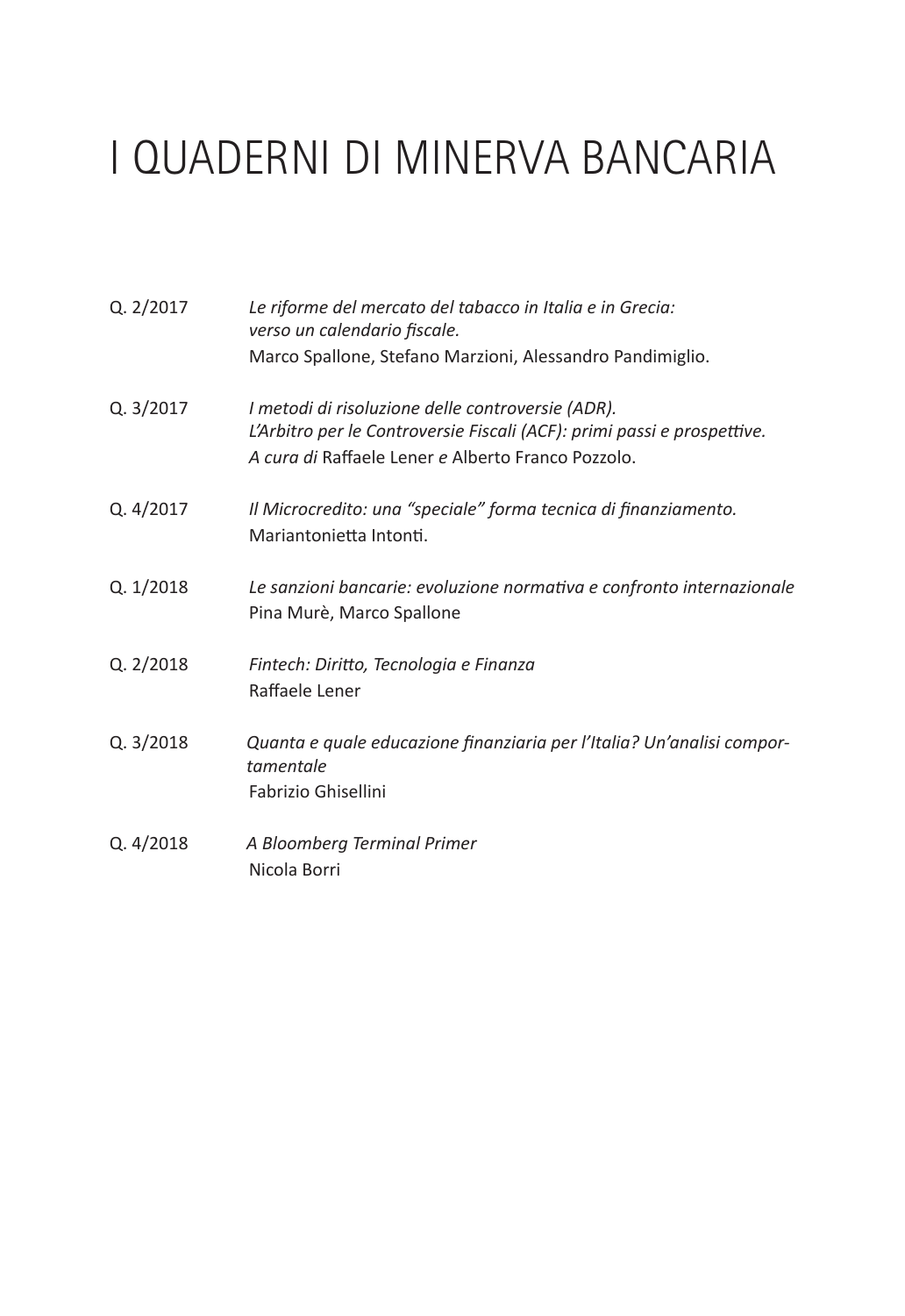### A BLOOMBERG TERMINAL PRIMER\*

© Nicola Borri

Department of Economics and Finance LUISS University

Contact email: nborri@luiss.it

This version: October 11, 2018

\* This primer is an introducton to Bloomberg mainly designed for undergraduate and master students, as well as practitioners, that have never used a Bloomberg terminal before, and that want to learn quickly the frst steps required to start using one. I thank Rob Langrick and partcipants to various Bloomberg for Educaton conferences who helped me understand that you never stop learning new and additonal Bloomberg functions; Blair Wilkie for her Bloomberg Weekly Tip; and Giorgio di Giorgio who convinced me to publish this primer. Note that I am not affiliated in any ways with Bloomberg, nor I have been in the past. This primer was first prepared as teaching material for my finance classes at LUISS University, Rome.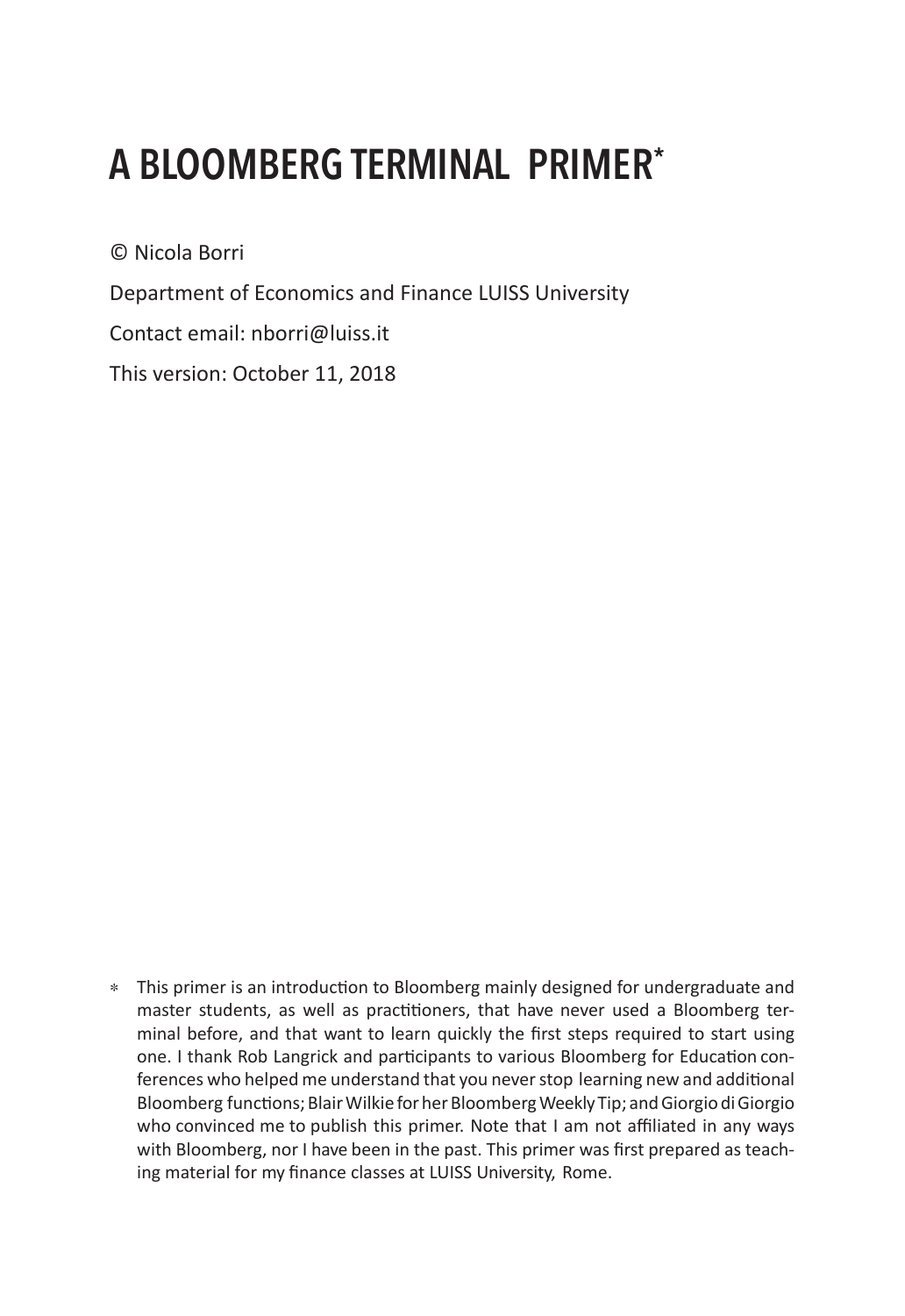#### **CONTENTS**

|    | 2.1  |                                                          |  |  |
|----|------|----------------------------------------------------------|--|--|
|    | 2.2  |                                                          |  |  |
|    |      |                                                          |  |  |
|    | 3.1  |                                                          |  |  |
|    | 3.2  |                                                          |  |  |
|    | 3.3  | How to search the universe of fixed-income securities 38 |  |  |
|    | 3.4  |                                                          |  |  |
|    | 3.5  |                                                          |  |  |
|    | 3.6  |                                                          |  |  |
|    | 3.7  |                                                          |  |  |
|    | 3.8  |                                                          |  |  |
|    | 3.9  |                                                          |  |  |
|    | 3.10 |                                                          |  |  |
|    |      |                                                          |  |  |
|    | 3.12 |                                                          |  |  |
|    | 3.13 | How to build and manage a financial portfolio 50         |  |  |
| 4. |      |                                                          |  |  |
|    |      |                                                          |  |  |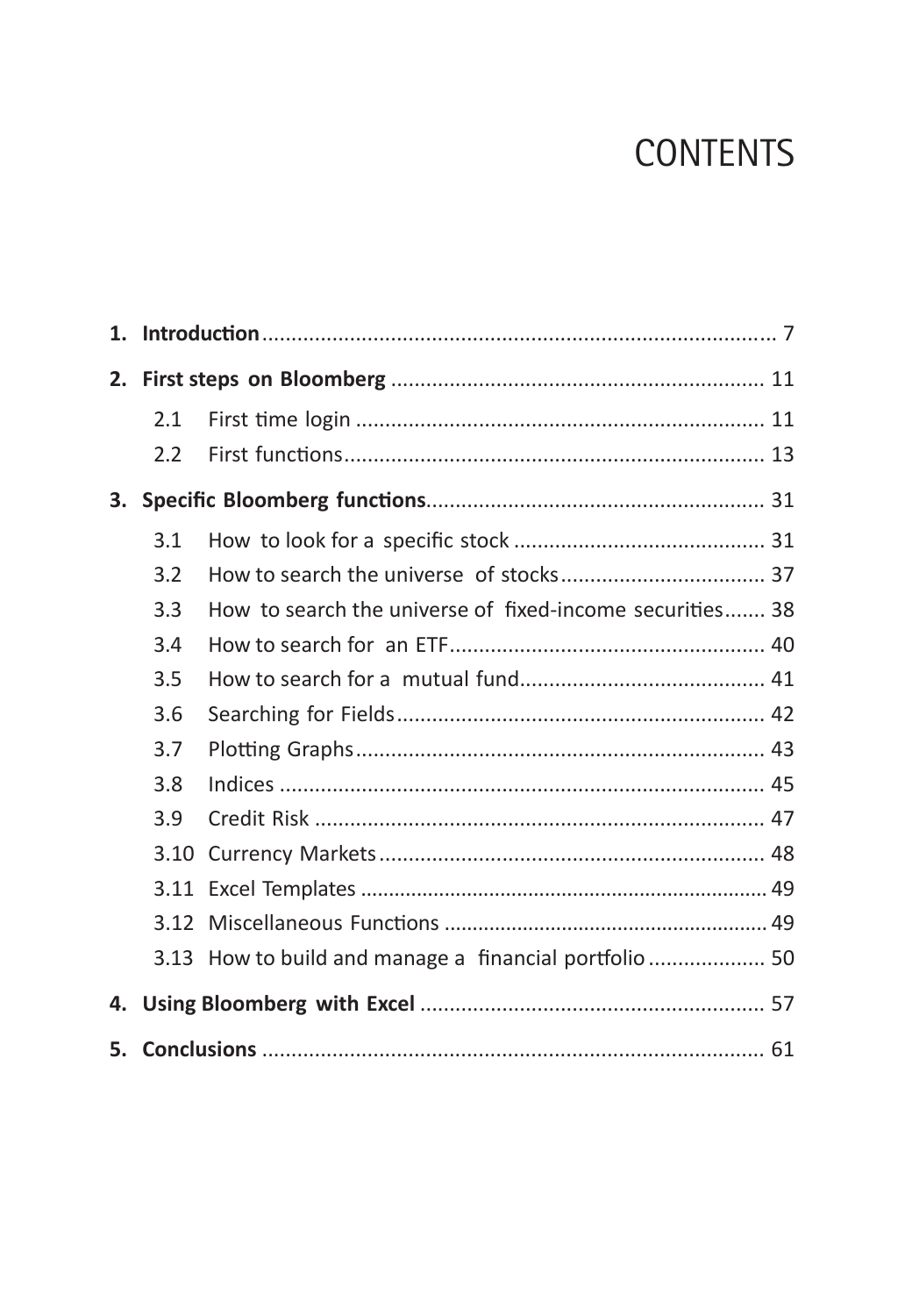

#### INTRODUCTION

Bloomberg is a platform that provides real-time and historical market data (e.g., stock prices, bond quotes and yields, GDP and unemployment data, news, etc.). According to the New York Times, "Bloomberg is the web that weaves together much of the global financial ecosystem" (April, 17 2015). This primer describes some basic functions that should allow anyone begin using Bloomberg in no time. All the functions illustrated in this primer must be entered in the Bloomberg command line on the top of a typical Bloomberg terminal window, as the one represented in figure 1.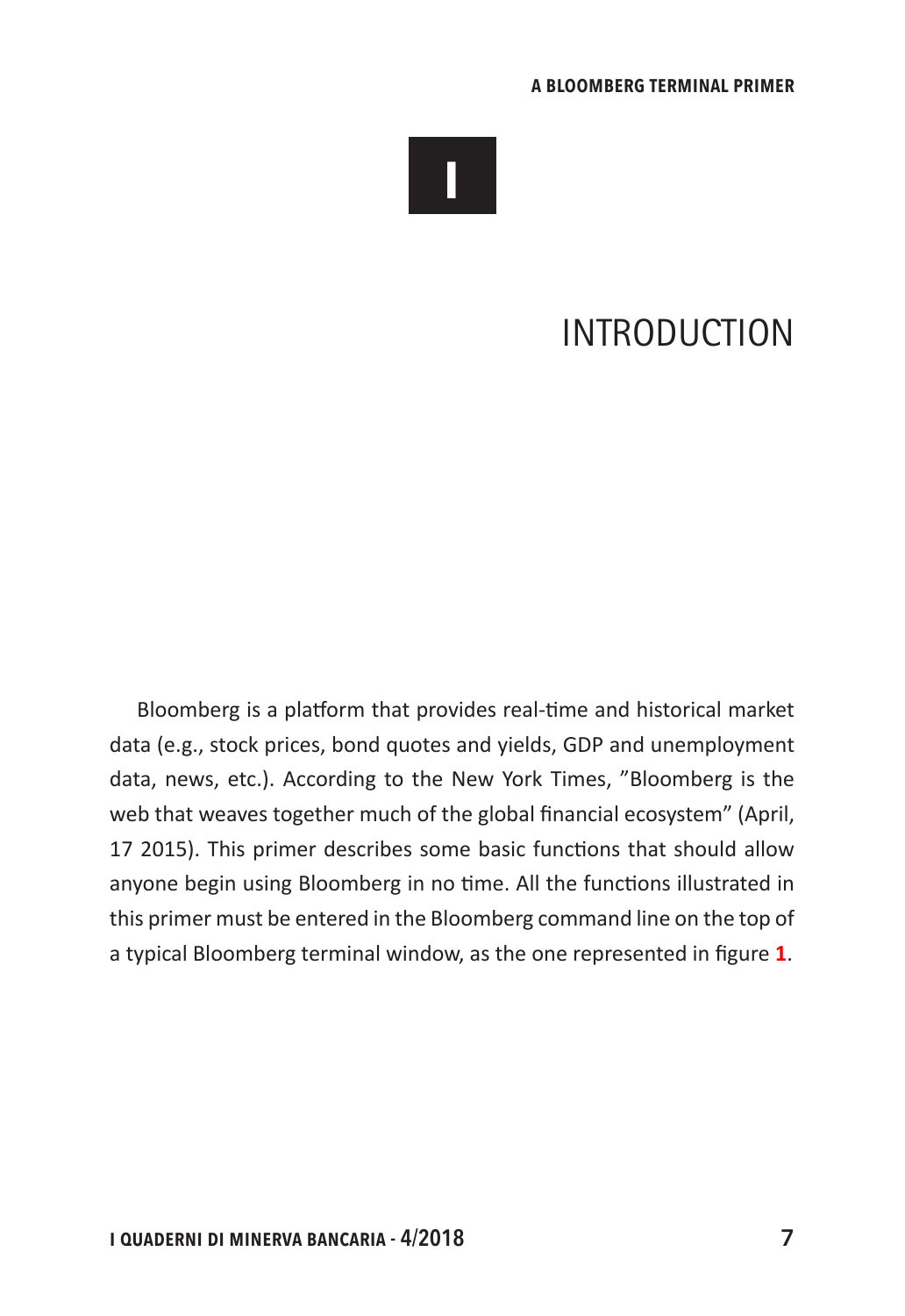



Notes: This image captures a typical Bloomberg Terminal window afer login. Users enter functions in the command line, in the upper left part of the window where the light blue square cursor is visible.

A great learning tool is currently available on Bloomberg and it is called the Bloomberg Market Concepts  $\langle$  BMC  $\rangle$ . Reading this primer and taking the Bloomberg BMC will give the reader a great overview of what is possible to achieve using Bloomberg. BMC is a 8- hour self-paced e-learning course that provides an introduction to financial markets. BMC consists of 4 modules (economic indicators, currencies, fxed-income, and equities). At the end of the course, users receive a certificate of completion. Note that you can take the course for free using a Bloomberg terminal. On the contrary, if you want to take the course on any computer using a web browser, then you will have to pay a fee: at the time this primer was written, the fee was listed at \$149<sup>1</sup>. Once you take the test, you can add your resume to the Bloomberg platform in order to make it available to

<sup>1</sup> Note that  $\le$  BMC  $>$  replaced  $\le$  BESS $>$ , a test used to evaluate users' knowledge after an online tutorial. Also the BAT test is no longer available on Bloomberg.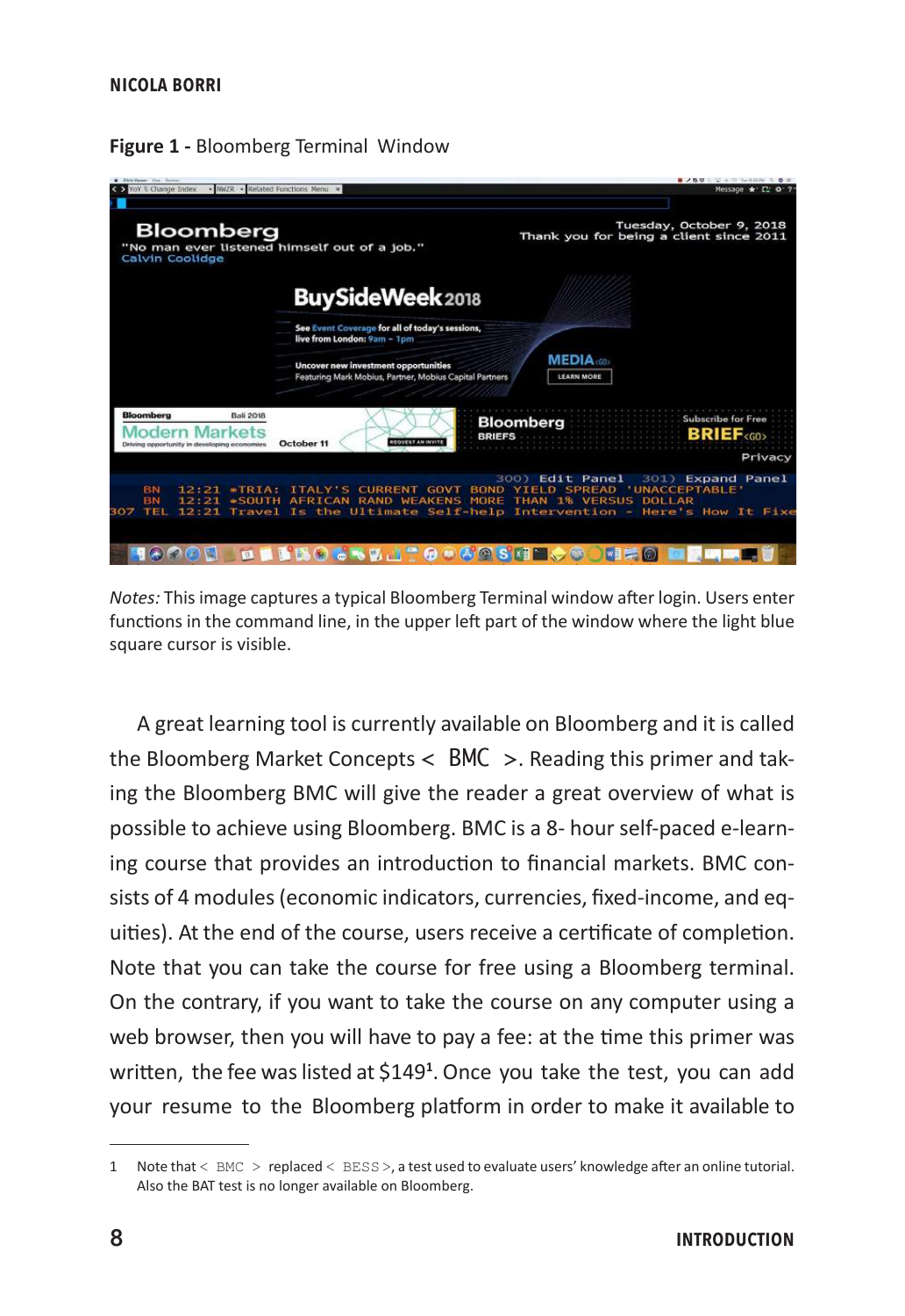all the users (and potential employers); or you can add the BMC certificate to your **linkedin** profile. This shows how Bloomberg can also help users with their job search. For example, < JOBS >, which recently replaced Bloomberg Talent Search ( $\lt$  BTS  $\gt$ ), is a function that users and recruiters can use to search and post job vacancies. Potental employers can search users according to many different selection criteria and possibly contact them with job offers. On Bloomberg it is also possible to search for people using the  $\langle$  PEOP  $\rangle$  function. The latter is a very useful networking tool when searching for a job. A useful function to use when preparing for an interview is  $<$  USER  $>$ . By writing  $<$  USER  $>$  and then  $<$  GO  $>$ , Bloomberg users will access the users' workflow. For example, you can select a "job" to see what are the functions that Bloomberg users with that particular jobs are more likely to use (for example, the job corresponding to the positon you are interviewing for, e.g., stock analyst). Needless to say, make sure you know how to use these functions to look smart during your interview. A last useful feature that you can use to prepare for an interview is < QUICK >, for Bloomberg quick takes. You will fnd a long list of topics, and by clicking on them you will get "quick" and basic information on all of these. This way you can make sure to be up to date with all the most recent and relevant discussion topics and hopefully ace your job interview. In the next sections, we will cover in detail various Bloomberg functions.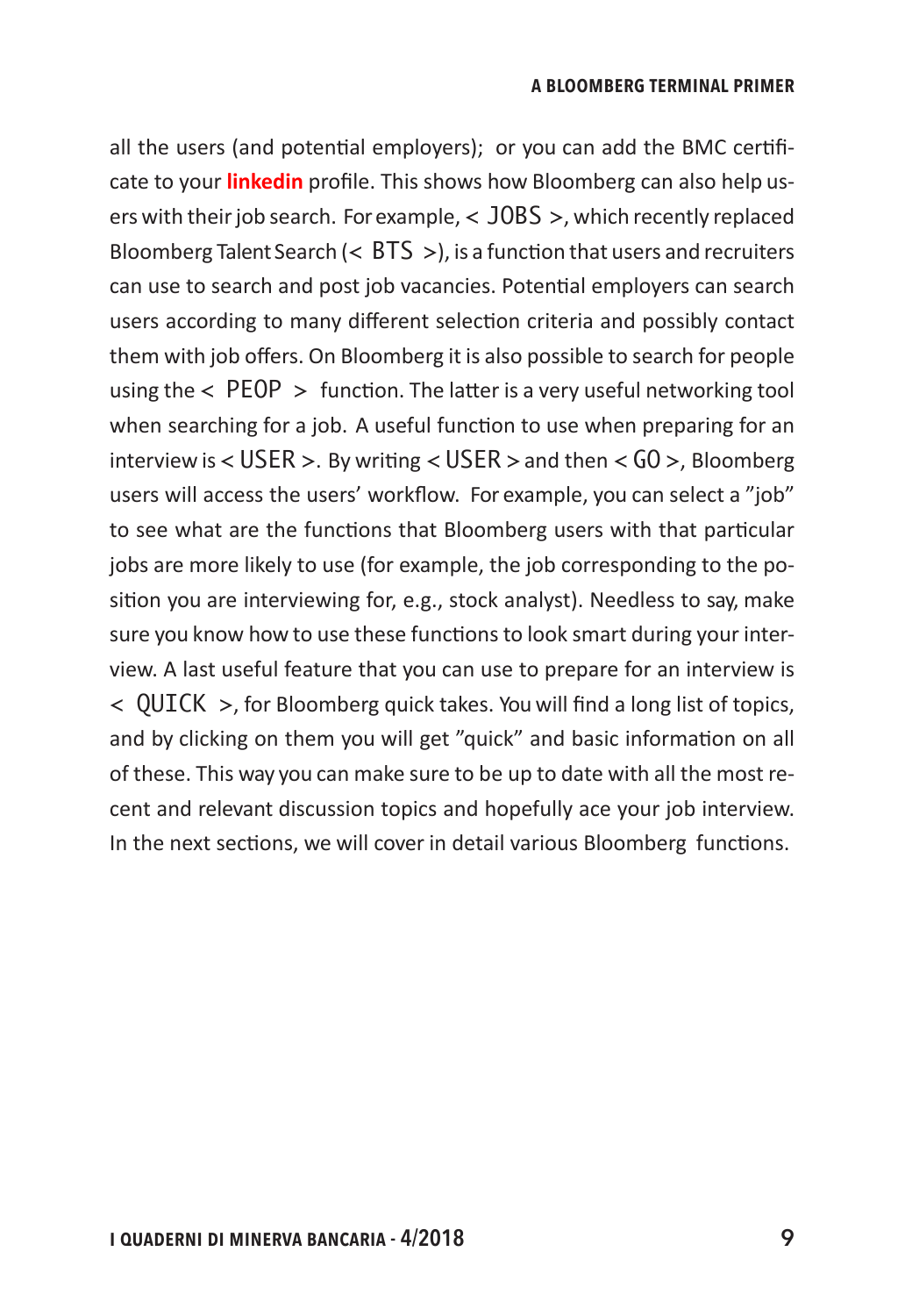Quaderno n. 4 /2018

Direttore responsabile Giovanni Parrillo DIREZIONE E REDAZIONE: Largo Luigi Antonelli, 27 – 00145 Roma e.mail: redazione@rivistabancaria.it

AMMINISTRAZIONE: EDITRICE MINERVA BANCARIA S.r.l. presso P&B Gestoni Srl, Via di Villa Massimo, 29 - 00161 – Roma - Fax +39 06 83700502

e.mail: amministrazione@rivistabancaria.it

Segui Editrice Minerva Bancaria su:



Il contenuto del presente Quaderno rispecchia soltanto il pensiero dell'Autore e non impegna la Direzione della Rivista È vietata la riproduzione senza preventvo consenso della Direzione



#### COMITATO EDITORIALE STRATEGICO

PRESIDENTE GIORGIO DI GIORGIO, Luiss Guido Carli

#### COMITATO

CLAUDIO CHIACCHIERINI, Università degli Studi di Milano Bicocca MARIO COMANA, Luiss Guido Carli ADRIANO DE MAIO, Università Link Campus RAFFAELE LENER, Università degli Studi di Roma Tor Vergata MARCELLO MARTINEZ, Università della Campania GIOVANNI PARRILLO, Editrice Minerva Bancaria MARCO TOFANELLI, Assoreti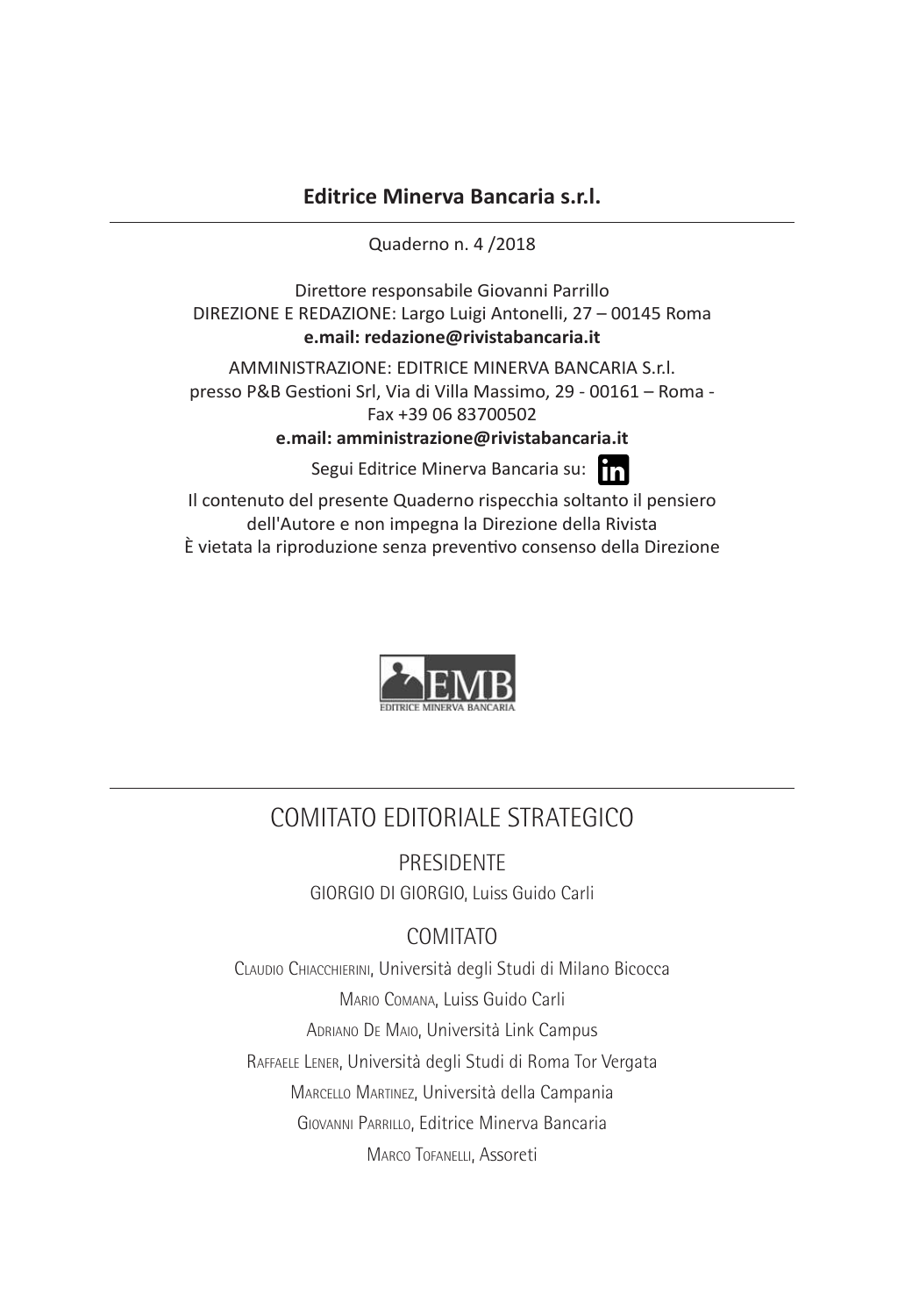## NICOLA BORRI

Nicola Borri joined the faculty at LUISS Guido Carli in 2009. His research interests focus on asset pricing, international finance and macroeconomics. His work has been published on the *Journal of Economic Dynamics and Control*, *Critical Finance Review*, and *Emerging Market Review*. His paper Sovereign Risk Premia (joint with Adrien Verdelhan) received the ABI Country Risk Forum Best Paper Award at the International Risk Management Conference 2010 and the 2010 WRDS Best Paper Award at the European Financial Management Association Conference. He received his undergraduate and master degree from Bocconi University, and a Ph.D in Economics from Boston University in 2009.